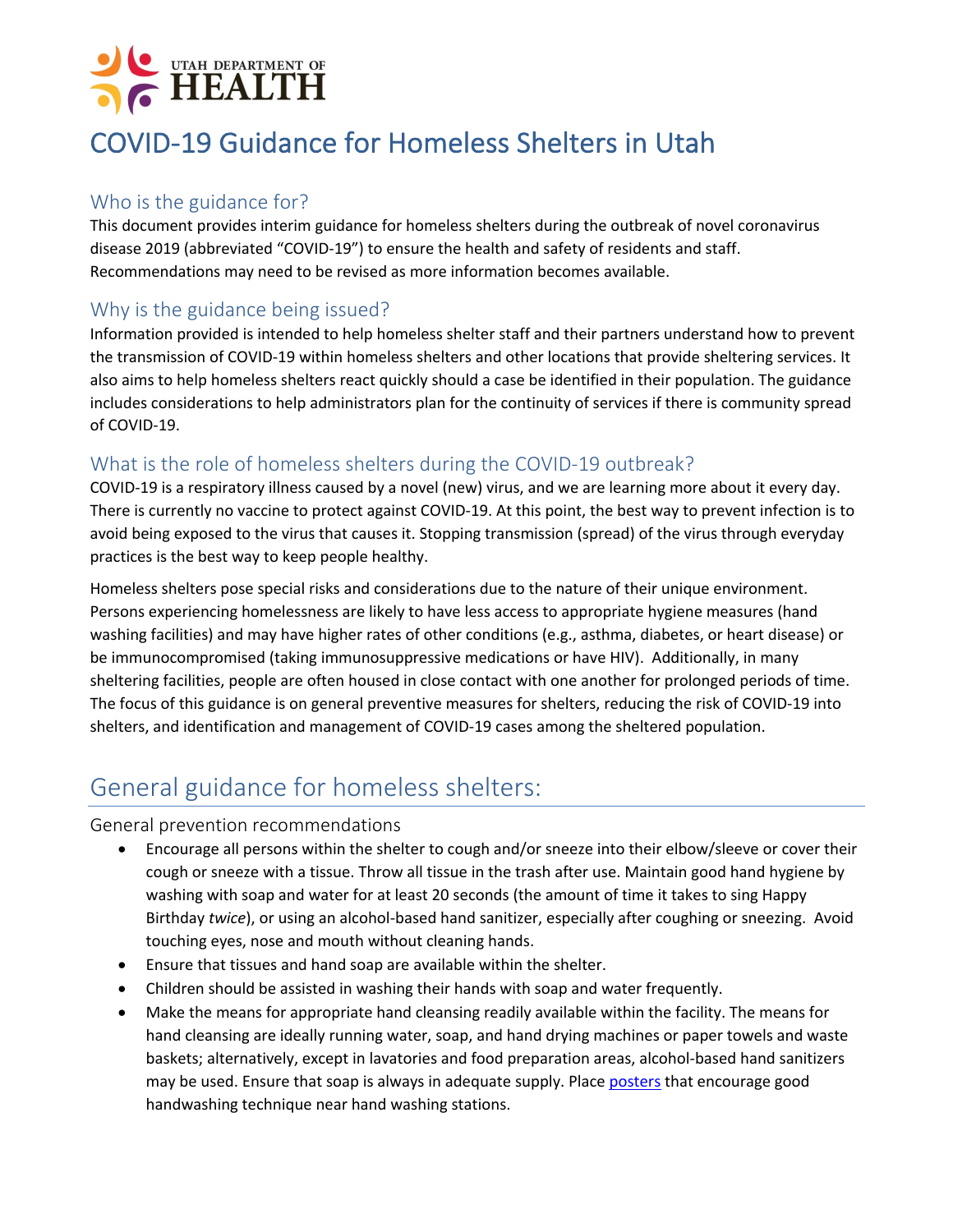- Clean all common areas within the facility routinely and immediately, when visibly soiled, with the cleaning agents normally used in these areas. Clean "high-touch" surfaces (i.e., tabletops, doorknobs, handrails, bathroom fixtures, toilets, phones, and keyboards) as frequently as possible. Cups and utensils should not be shared until after washing. Eating utensils should be washed either in a dishwasher or by hand with hot water and soap.
- Open sleeping areas should be set up to prevent crowding, ideally with at least 6 feet separating each cot from the next. Persons should be instructed to sleep head-to-toe to increase the distance between their heads.
- Provide ongoing infection control education to sheltered persons and staff. Use a variety of media (e.g., posters, newsletters, and videos) to increase the likelihood that employees and homeless persons will comply with infection control recommendations.

Reducing risk of COVID-19 spreading within the shelter

- Evaluate incoming homeless persons and provide a mask to wear if they display symptoms of fever, cough and shortness of breath. Consider referring them to healthcare for evaluation.
- If possible, a separate area or room should be identified in advance to be used to house potentially infectious residents awaiting evaluation or transfer. If several shelter residents with similar symptoms are identified, they may be housed together in one area. Separate areas will need to have extra staff members dedicated to monitoring people housed there and ensuring that the area is kept clean and appropriately supplied.
- Staff with fever, cough, or shortness of breath should stay home (or be sent home if they develop symptoms while at the shelter) and remain at home for 24 hours after symptoms resolve.

Protection of the shelter staff

- Strict adherence to general hygiene practices should be followed. See Hand Hygiene in Healthcare Settings and Respiratory Hygiene/Cough Etiquette.
- Sheltered persons and staff with coughing, fever or shortness of breath should wear a mask to help prevent transmission of COVID-19 or other respiratory pathogens to close contacts.

### Guidance for homeless shelters *with suspected or confirmed cases of COVID-19* in their population:

If known or suspected cases of COVID-19 are identified among homeless persons or staff, the homeless shelter administrators may need to take additional steps to prevent the spread of COVID-19 within the shelter. The first step for the shelter in this situation is to make contact with the local health department. The guidance provided here is based on current knowledge of COVID-19. As additional information becomes available about the virus, how it spreads, and how severe it is, this guidance may be updated. Shelter staff and administrators are encouraged to work closely with local health departments to determine a course of action for their shelter.

- If a shelter resident has mild to moderate COVID-19 symptoms (fever, coughing, shortness of breath) that do not require medical treatment, ask them to wear a mask. Ensure that all sick residents are using good respiratory hygiene and washing their hands frequently.
- If feasible, create additional space around the mild/moderately symptomatic person. Ideally they would have more than 6 feet of space between them and other individuals at all times.